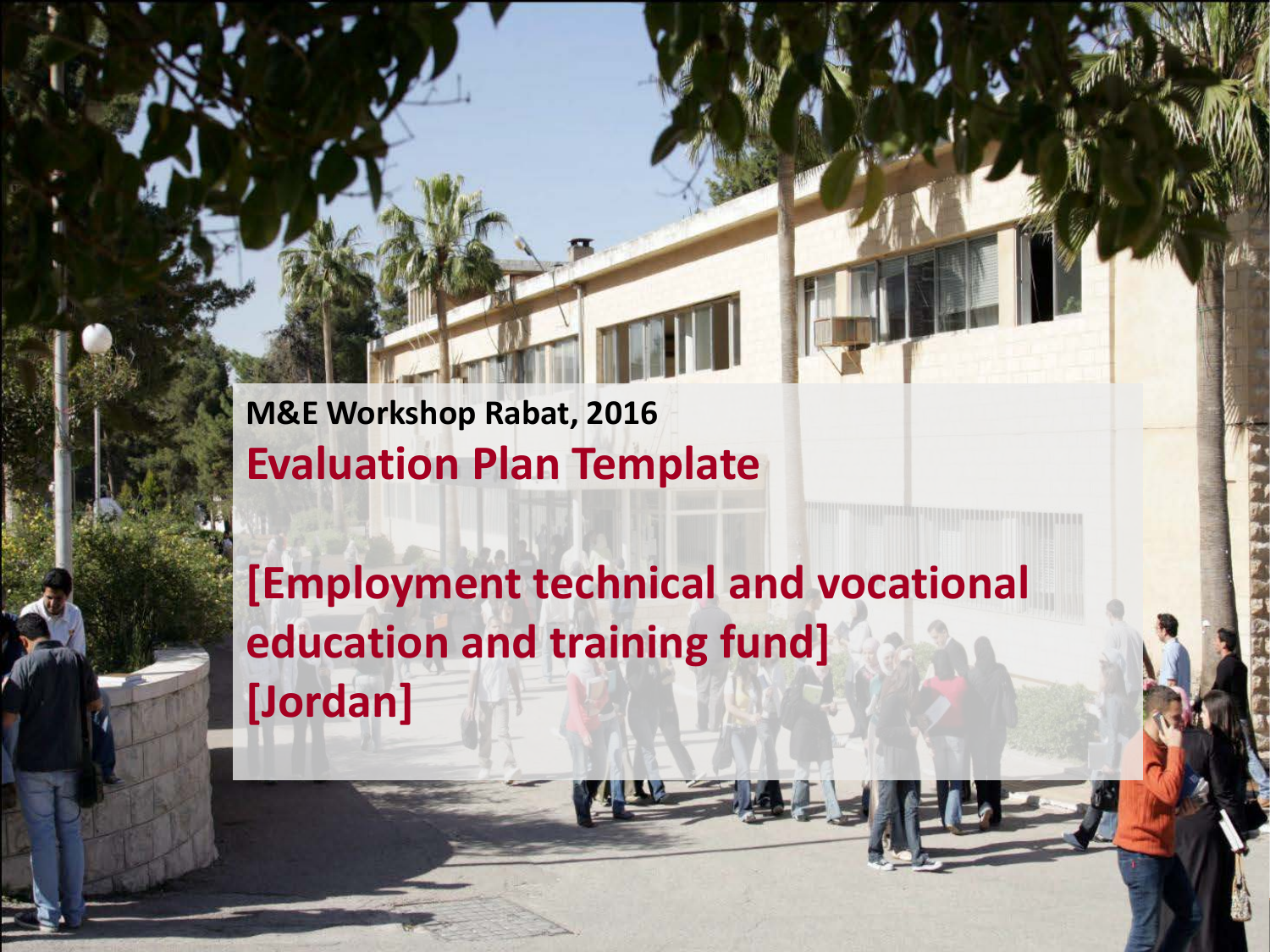## **General information**

- Name of program: Employment technical and vocational education and training fund
- Implementation period: 2005 continuous
- Geographic coverage: 12 governorates in Jordan
- Number of beneficiaries: 30,000 youths per year
- Target group: youth between 18 and 24 years old, focusing on women, poor and people with special needs (handicapped)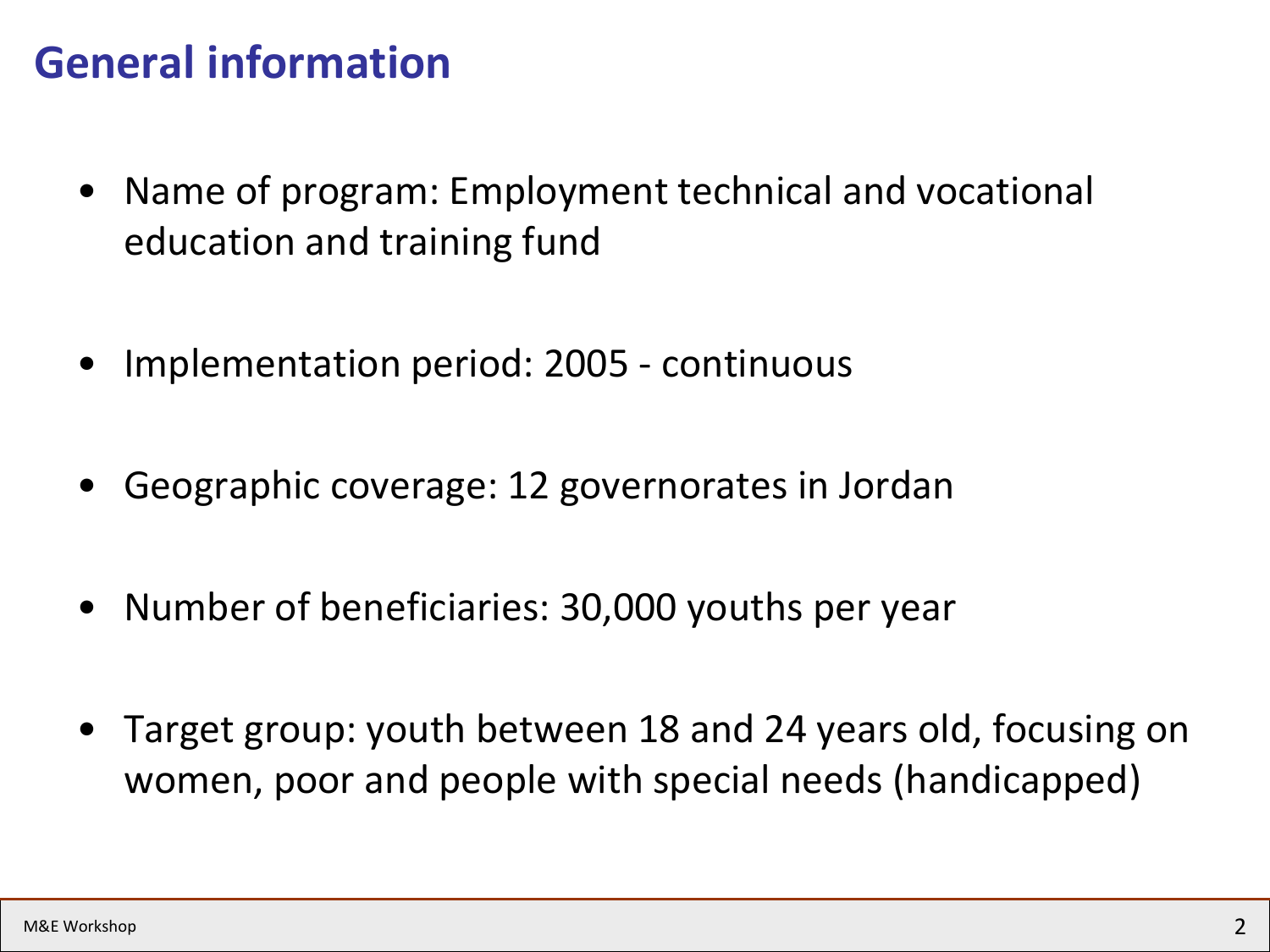## **Results chain (1): Project components / activities** Project Components:

- Classification: grouping project suggestions
- Training youth between 18 and 24 years (male and females)
	- Training topics: Agriculture, trade, industry, tourism, construction…

Project's activities:

- Conducting surveys related to training needs for local work markets
- Classify workers and professional shops
- Evaluate project proposals based on eligibility criteria
- Provide grants for training projects
- Provide institutional support
- Monitor and evaluate training projects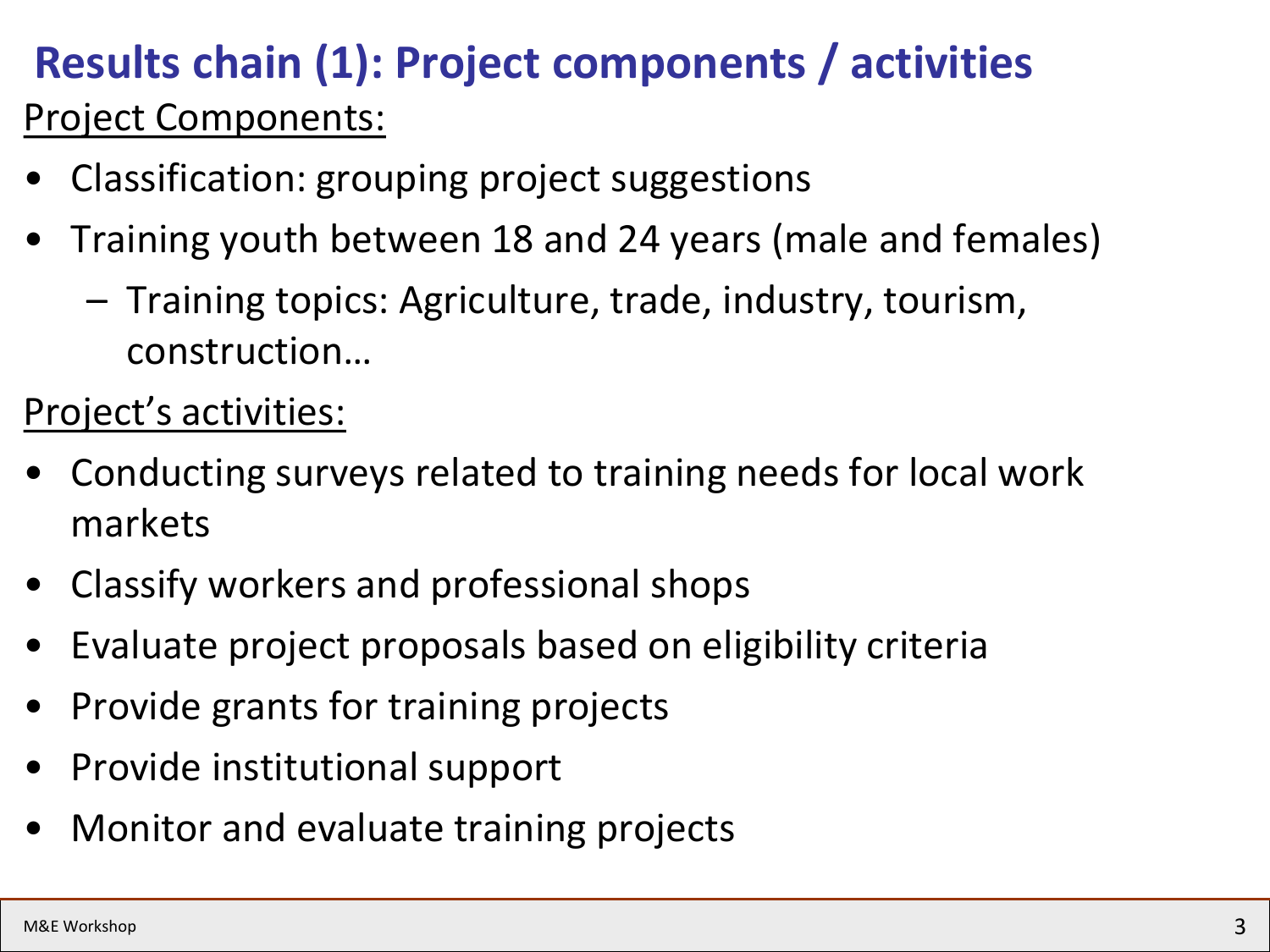# **Results chain (2): Outcomes**

## Products/Outputs:

• Number of public and private training supported

## Effects/Outcomes:

- Improved matching between competences demanded by small and medium enterprises and youth competences
- Increased employability of the youth
- Improved soft skills of the youth
- Increased the number of youth to 35 000 per year on average

### Impact:

- Increase productivity of small and medium enterprises
- Reduce unemployment rate among the youth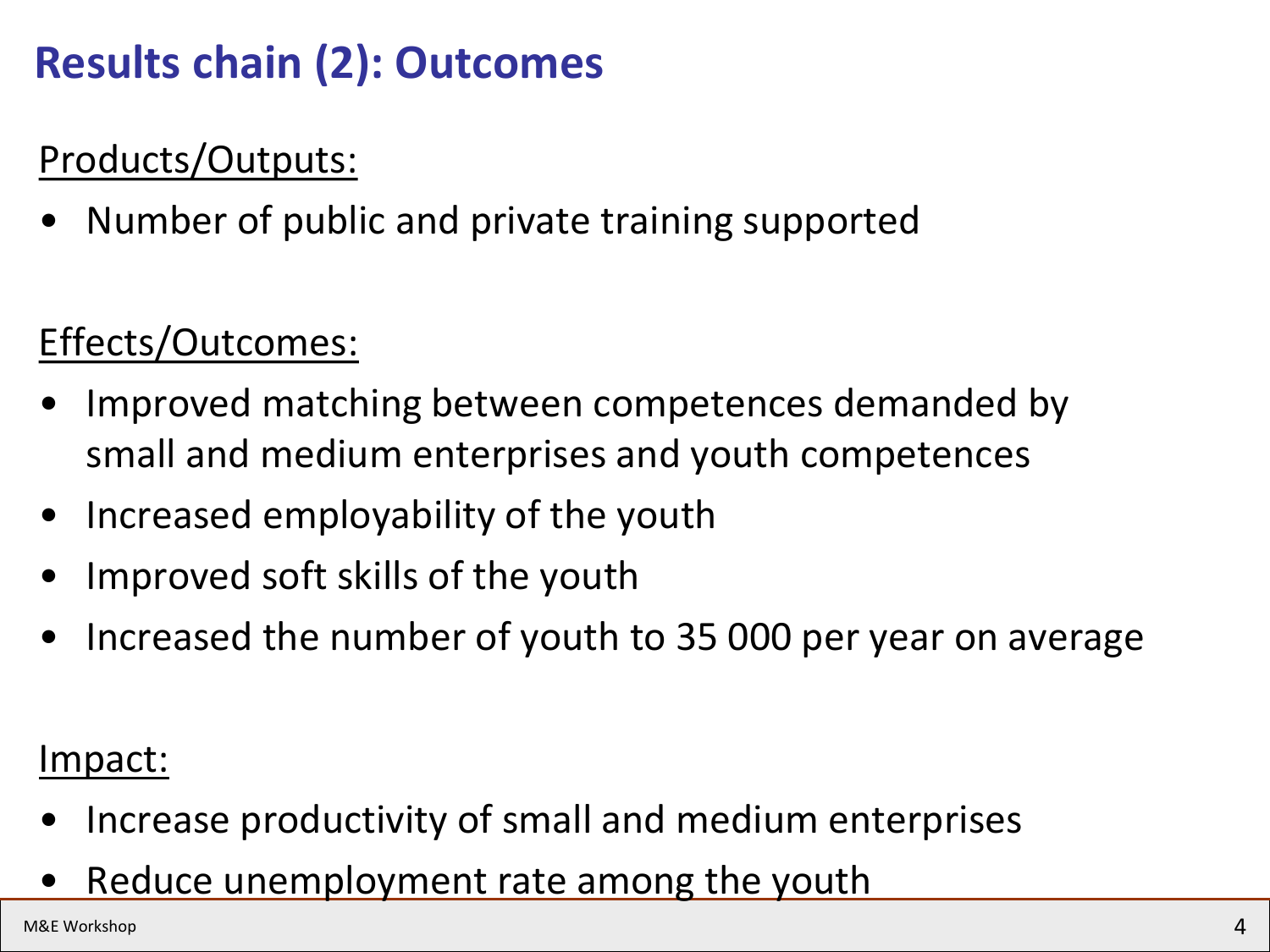# **Key policy and operational questions/challenges for your institution**

### Challenges:

- 21% of youth unemployment rate in Jordan
- Increasing difficulties for the youths finding a job (impact of immigration to Jordan)
- Mismatch between skills demanded by employers and technical and soft skills of the youth
- Minimum wages is planned to be increased from JD 190 to JD 230.

#### Key policy questions:

Are technical training programs effective in terms of increasing the employability of the youth? Are they effective diminishing the skills mismatch?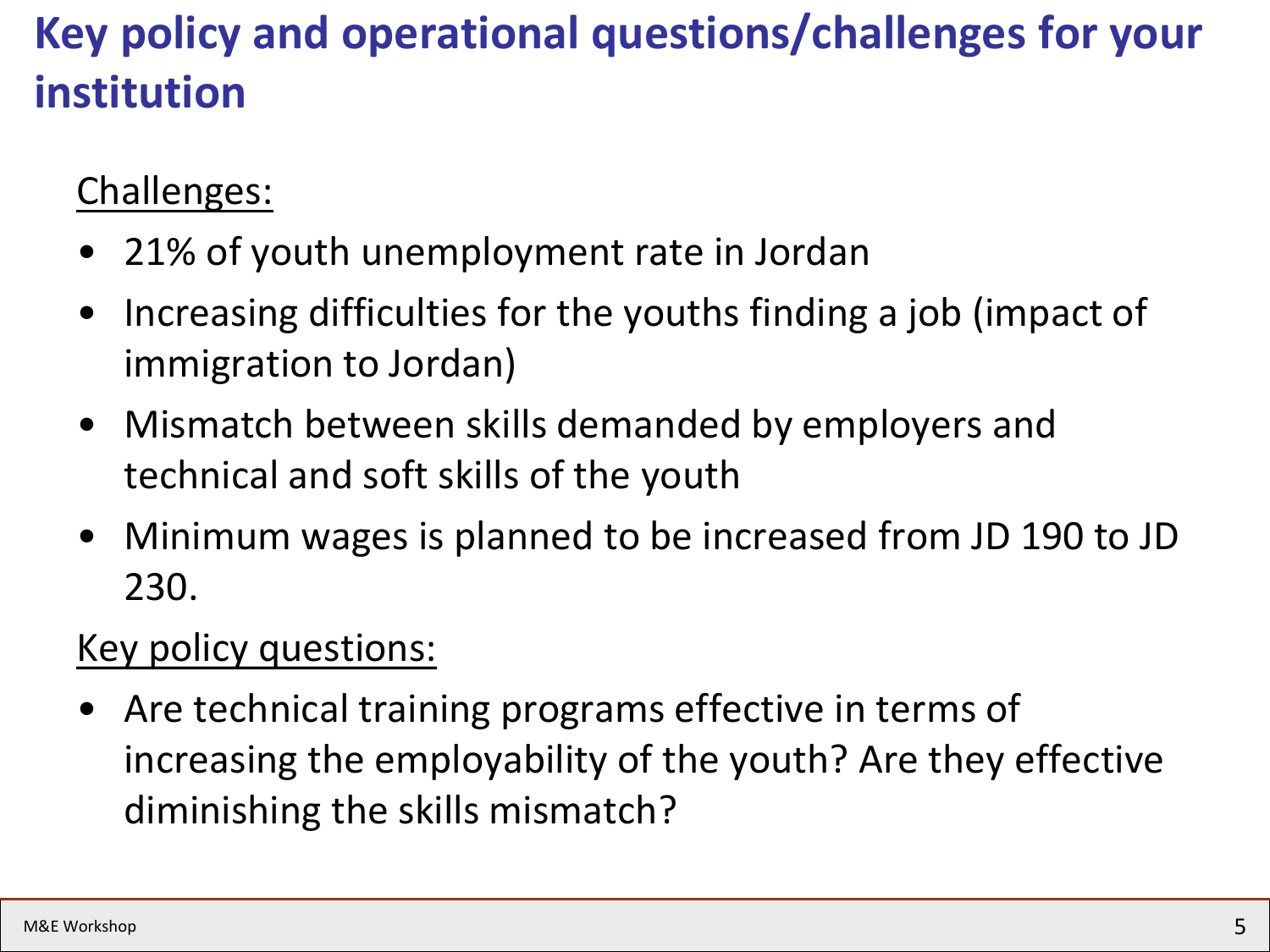# **Research/evaluation questions to be answered for this specific program**

#### Evaluation Questions:

- Are employers satisfied with the program? Are they satisfied with the skills of the youth they hired once they completed the training?
- Are trainees satisfied with the program? Are they satisfied with the skills acquired in the training?
- What are the reasons for employers' participating or not participating in the program?

### Additonal questions:

- Were the project implementation guidelines followed by the implementing agencies/organizations?
- What is the average cost of training participants?
- How many beneficiaries (youth) are trained by the program?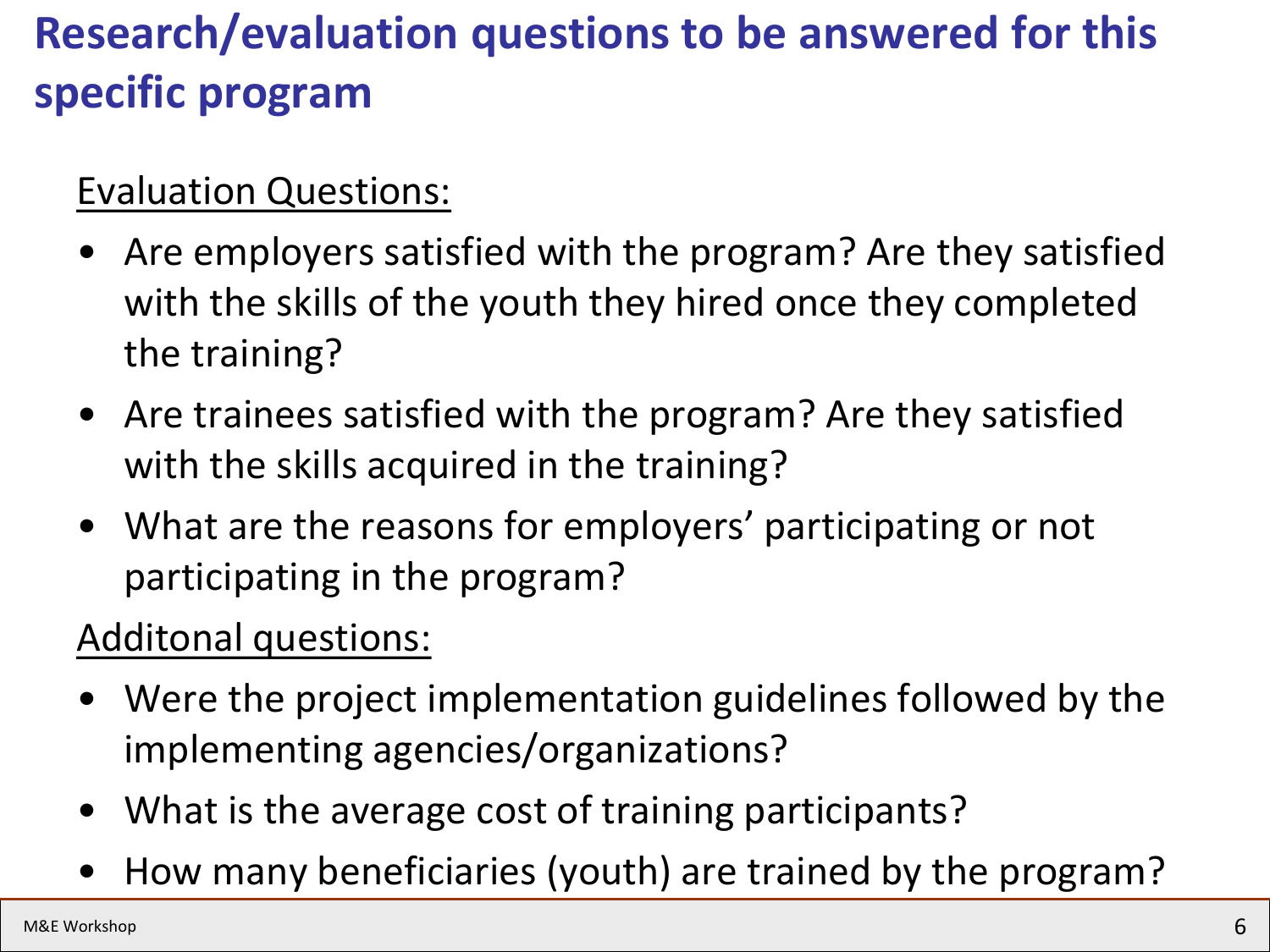## **Evaluation design**

- Assessment of satisfaction with the program of program participants (employers and trainees) + Assessment of reasons for participation / not participation
- Mixed method:
	- Focus group with employers and trainees (participants and not participants) to determine the survey questions;
	- Survey to a sample of participants (employers and trainees)
	- Survey to a sample of not participants (employers and trainees)
- Sampling strategy:

– ...

– ...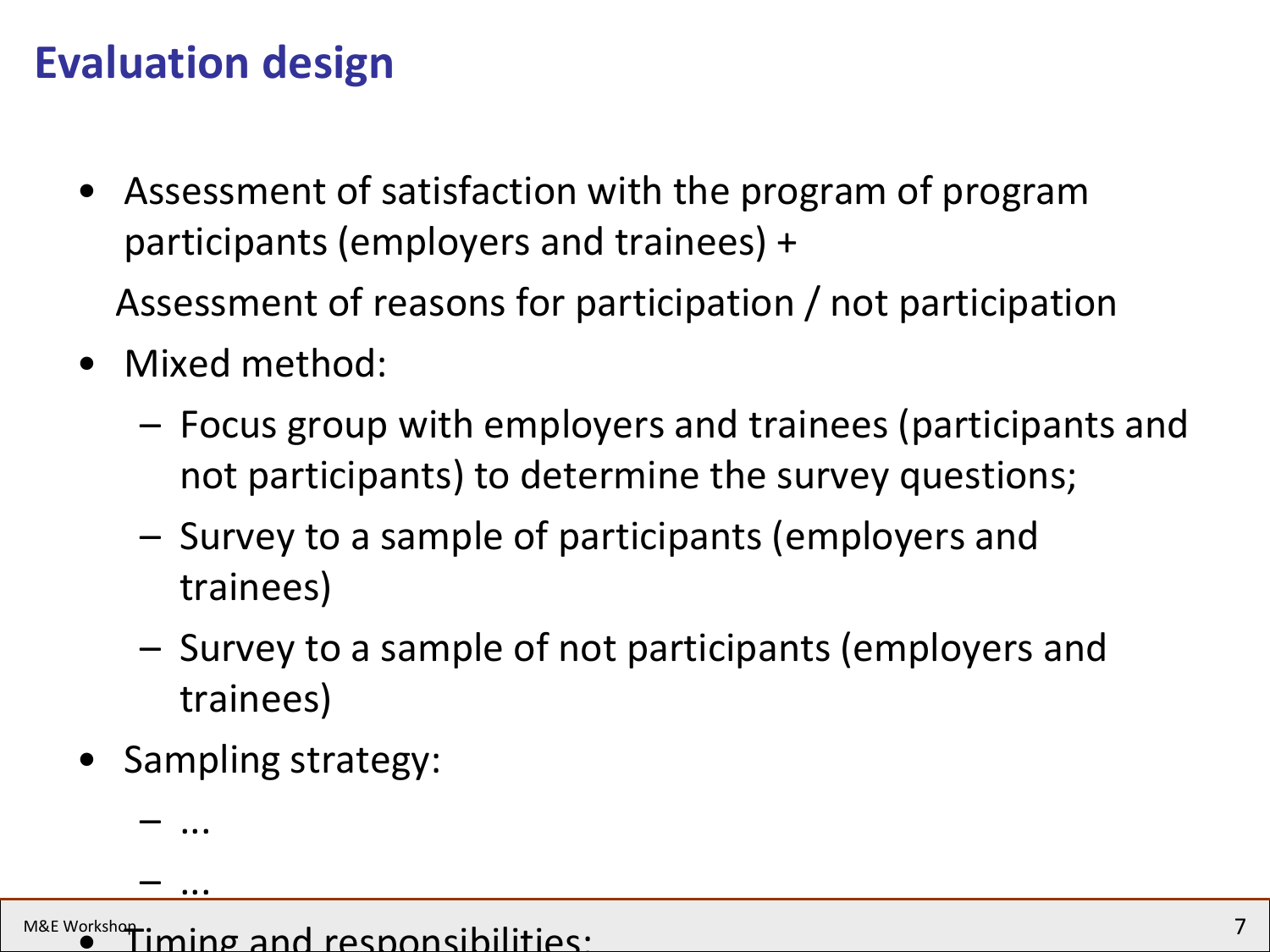## **Evaluation design**

- Sampling strategy:
	- Stratified sample of youth participants (sectors of activity, type of training received, male and female)
	- Stratified sample of participating employers (sectors of activity, type of training received, male and female)
	- Stratified sample of youth (male and female) based on Jordan 2015 Census;
	- Sample of employers based on Joran 2015 Census.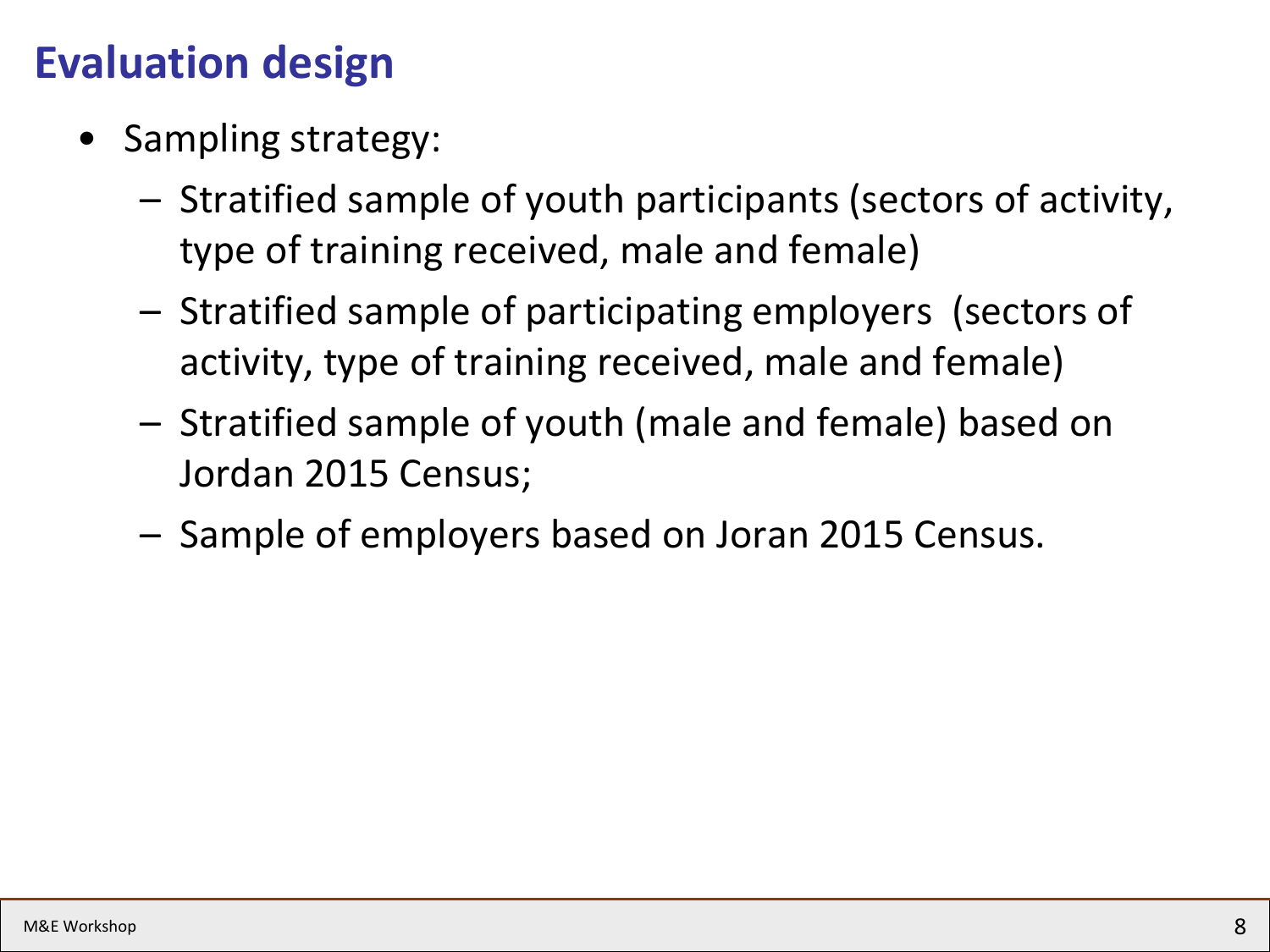## **Evaluation design**

- Responsibilities:
	- External evaluator with focus group experience (with participation of M&E program specialists) will conduct the focus groups and qualitative analysis;
	- Survey and data analysis conducted by E-TVET M&E.
- Timing:
	- Focus groups to be conducted by Sep 2016;
	- Focus group results discussed by Nov 2016;
	- Questionnaire designed by Jan 2017;
	- Survey conducted by Mar 2017;
	- Assessment report discussed by June 2017;
	- Action plan based on recommendations by August 2017;
	- Improved program design (if needed) by Sep 2017—by

start of budget discussion for 2018.<br>M&E Workshop 99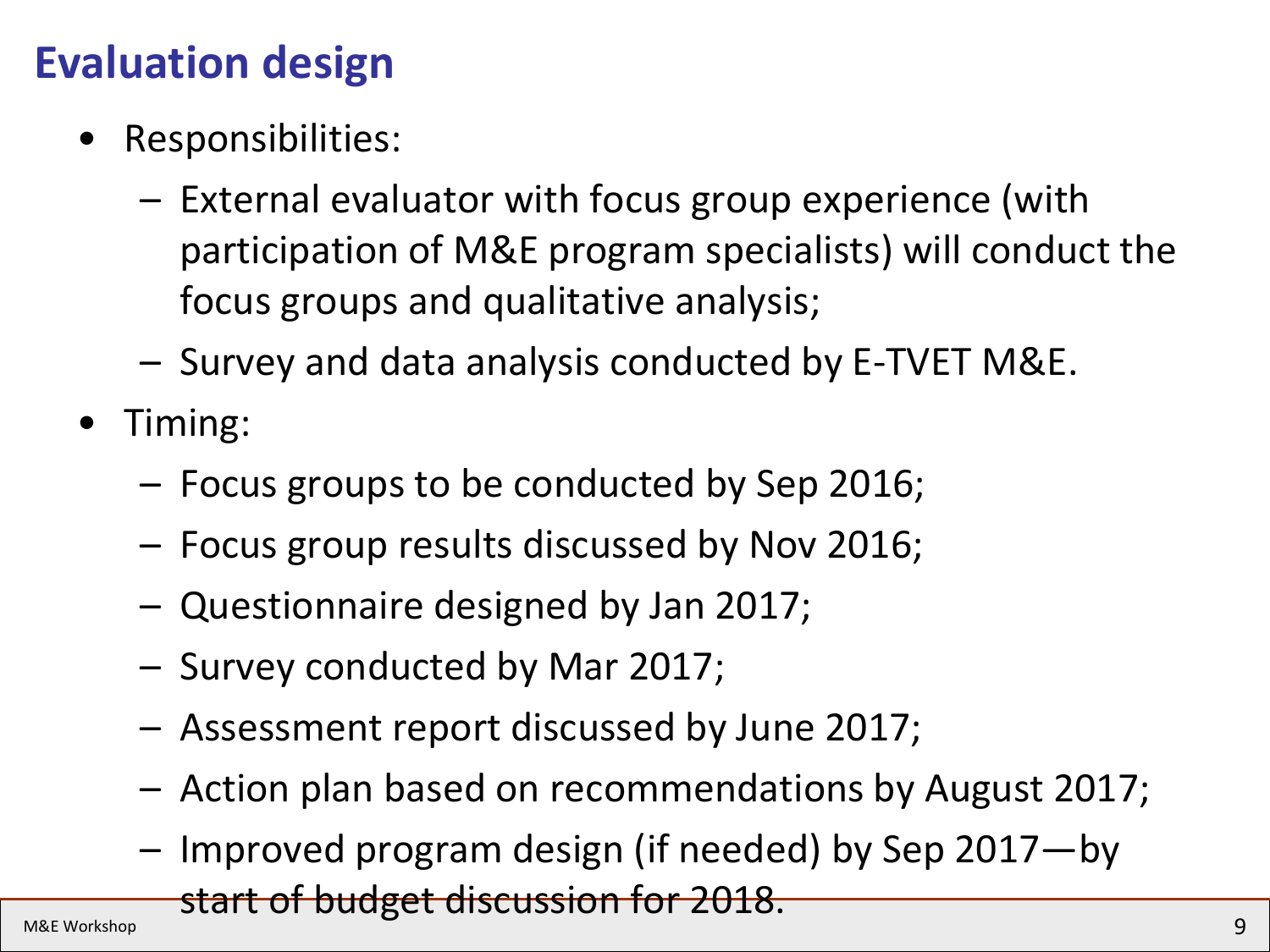# **Evaluation design: Impact evaluation (delete slide if not applicable)**

- Method:
	- ... – ...
- Identification strategy of comparison group (e.g. refer to selection process of beneficiaries):

```
– ...
– ...
```
• Sample size treatment group:

– ...

– ...

• Sample size comparison group: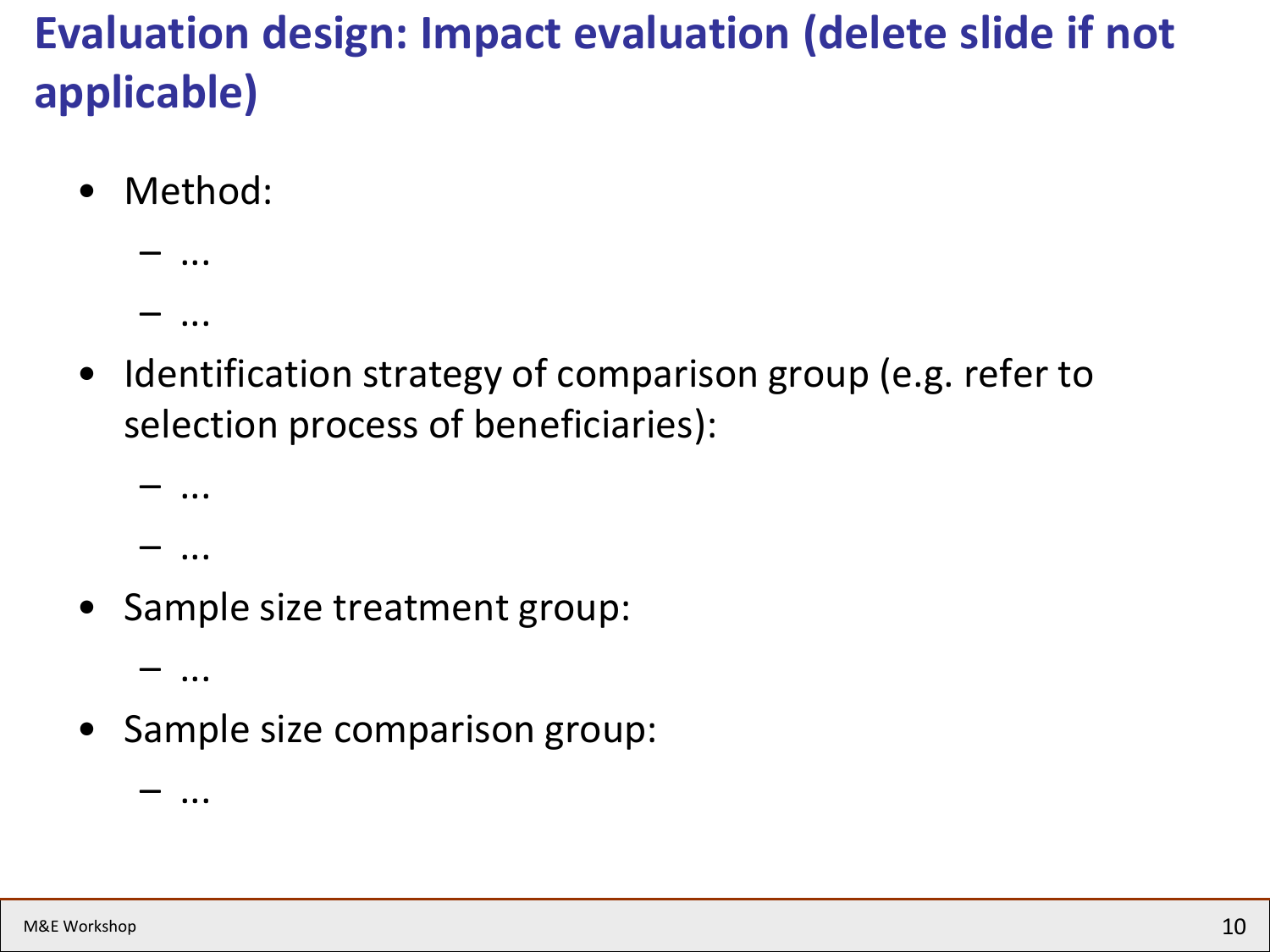## **Timeline of evaluation**

*For instance:*

- MM/YYYY: Registration of candidates
- MM/YYYY: Baseline survey (if applicable)
- MM/YYYY: Start of activities
- MM/YYYY: Mid-line survey
- MM/YYYY: End of activities
- MM/YYYY: Follow-up survey
- MM/YYYY: Analysis

• ...